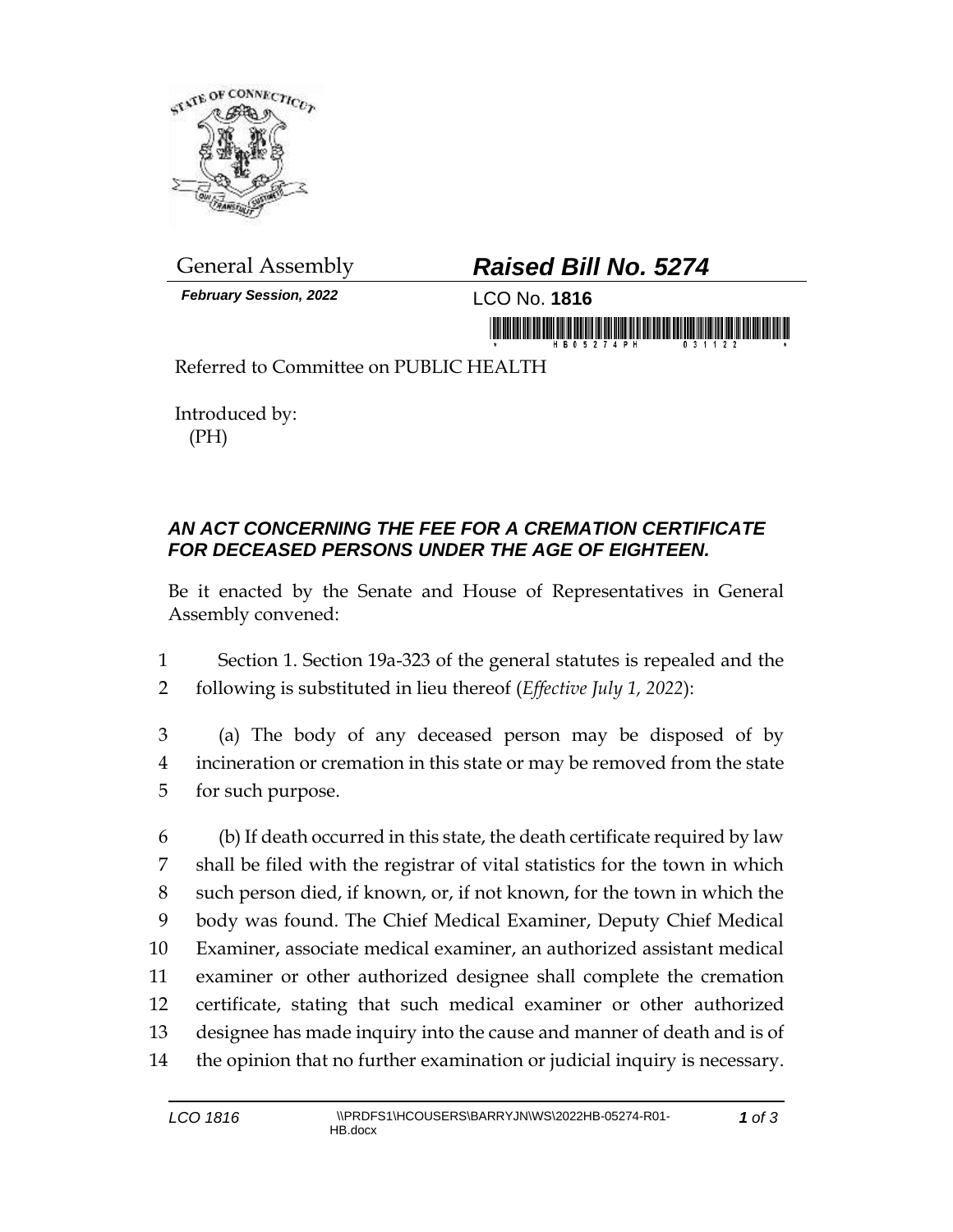The cremation certificate shall be submitted to the registrar of vital statistics of the town in which such person died, if known, or, if not known, of the town in which the body was found, or with the registrar of vital statistics of the town in which the funeral director having charge of the body is located. Upon receipt of the cremation certificate, the registrar shall authorize such certificate, keep such certificate on permanent record, and issue a cremation permit, except that if the cremation certificate is submitted to the registrar of the town where the funeral director is located, such certificate shall be forwarded to the registrar of the town where the person died to be kept on permanent record. If a cremation permit must be obtained during the hours that the office of the local registrar of the town where death occurred is closed, a subregistrar appointed to serve such town may authorize such cremation permit upon receipt and review of a properly completed cremation permit and cremation certificate. A subregistrar who is licensed as a funeral director or embalmer pursuant to chapter 385, or the employee or agent of such funeral director or embalmer shall not issue a cremation permit to himself or herself. A subregistrar shall forward the cremation certificate to the local registrar of the town where death occurred, not later than seven days after receiving such certificate. The estate of the deceased person, if any, shall pay the sum of one hundred fifty dollars for the issuance of the cremation certificate, provided the Office of the Chief Medical Examiner shall not assess any fees for costs that are associated with the cremation of a stillborn fetus or the body of a deceased person under the age of eighteen. Upon request of the Chief Medical Examiner, the Secretary of the Office of Policy and Management may waive payment of such cremation certificate fee. No cremation certificate shall be required for a permit to cremate the remains of bodies pursuant to section 19a-270a. When the cremation certificate is submitted to a town other than that where the person died, the registrar of vital statistics for such other town shall ascertain from the original removal, transit and burial permit that the certificates required by the state statutes have been received and recorded, that the body has been prepared in accordance with the Public Health Code and that the entry regarding the place of disposal is correct.